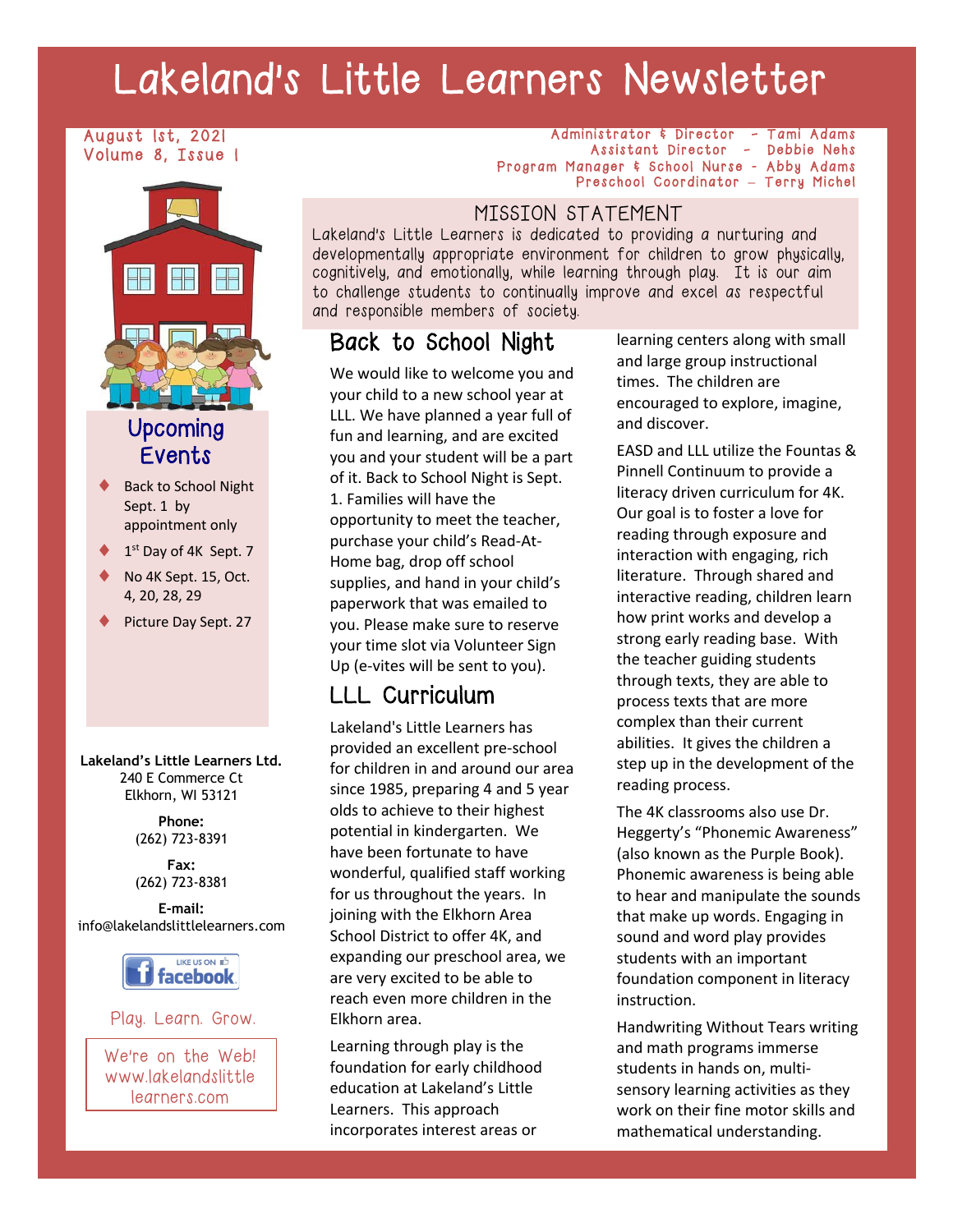

The newest addition to the 4K curriculum is Project Lead the Way. PLTW taps into the students' exploratory nature, encouraging them to manipulate the science and math materials to keep discovering, problem solving and collaborating with others.

Teachers provide a variety of strategies and intentionality in setting goals for each child and guiding them in their exciting journey of learning.

These activities encourage children to get along with others and give them the skills they need for success in kindergarten, something local kindergarten teachers have always found in LLL students!

### Hours of Four-Year-Old Kindergarten

Morning 4K classes run from 8:35- 11:20 and afternoon classes run from 12:30-3:15, M-F with the 3rd Wednesday of each month off. We ask that children not enter the classrooms until shortly before class starts in order to allow the teachers time to prepare the rooms for 4K and that you pick them up promptly at the end of class. Two classes share their rooms with the school-agers and they do not leave in the morning until 8:15 am or shortly after and they arrive back by 3:30 pm. Staff need time to set up and take down the room for the children.

# Drop Off and Pick Up

Parents and guardians of children in 4K-1, 4K-2, and 4K-5 are asked to drop off your student at the classroom door instead of using the main door. The only exception to this are children who attend child care before 4K. Those students should use the main entry to access the classroom, along with students in 4K-3. Parents entering 4K-1, 4K-2, or 4K-5 are asked to ring the door bell and wait for a staff member to greet you and your student. Please maintain social distancing guidelines as posted. If your student rides the bus, a staff member will meet the children at the bus drop off and bring them into school and visa versa.

#### Dress

Children should come to school dressed to play inside and outside. Please send your child in closedtoed shoes to keep their play safe and comfortable. An extra set of clothes to leave either in your child's backpack or their cubby would be very helpful in case of accidents. Please be sure to label all of your child's belongings and to provide them with outdoor clothing each day as they **will** be going outside.

#### Outdoor/Extra Clothing

During winter please provide a **recyclable, cloth shopping or similar bag** to store your child's coat, boots, snow pants, hat, and mittens. This helps prevent against misplacing items.



The world is but a canvas to the imagination. -Henry David Thoreau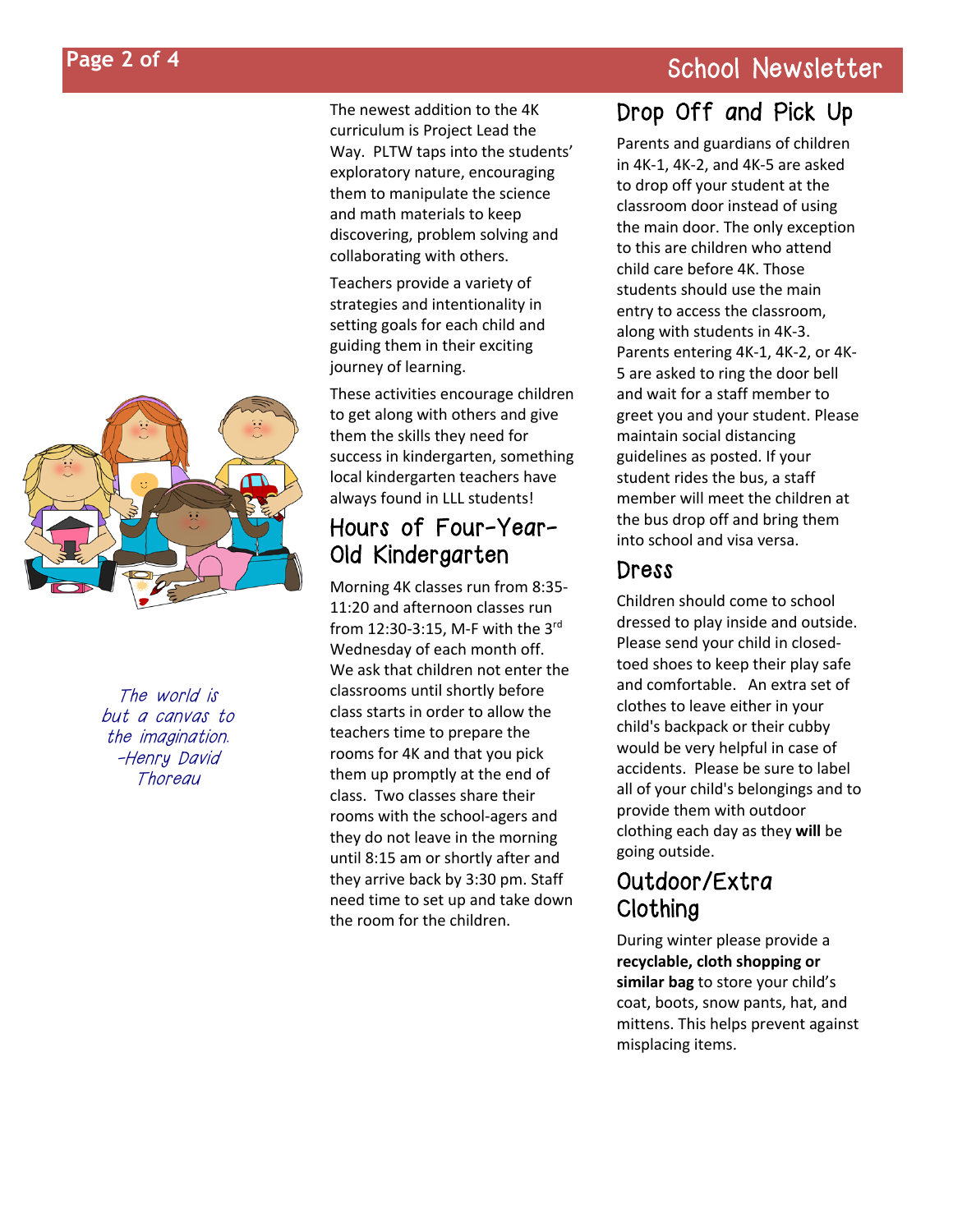# Face Coverings

4K students will be required to wear face coverings while in the classroom. Please provide a face covering that will activities are planned. be sent home each day to be laundered or disposed of.

### **Communication**

You can reach your child's teacher at the center by calling 262-723-8391 or using the emails provided. If she is in the middle of class at a point where they can't be interrupted, you can leave a message and she will return your call. We want to communicate about your child's day and keep you well informed.

Teachers use our Facebook page, our website, and the "Remind" text messaging app to share what's happening at school. Make extra sure to check your email or your child's take program will come in October. home folder on Fridays for the end of the week news!

Parent/Teacher Conferences will be offered 3 times per year. If you are in need of an additional meeting, please call your child's teacher to set one up.



# Field Trips

Our four-year-old kindergarten students have several field trips planned for this coming school year. In September, we hope to be able to visit the **Apple Barn** where they will tour the apple orchard in a wagon, pick apples, learn how the apples are

processed, and eat a snack of delicious apple cider doughnuts. In October, we will have Octoberfest, where many pumpkin themed

Please complete the enclosed **Field Trip Permission Slip** and return it at the Back to School Night.

# Read-At-Home Bags

The Elkhorn Area School District asks families to purchase a "book bag" for the "Read-At-Home – RAH" books to go to and from school in. The book bag will follow your child to be used throughout their elementary school years. Your child will receive a book in the bag, to take home to share with you. You then return the book in the bag to exchange it for another one. More information regarding this

# Take Home Folders

Lakeland's Little Learners will provide your child with a vinyl folder that will travel from home to school in your child's backpack. In this folder your child's teacher will send home school communication such as fundraiser or event information, as well as Family Connection Activities. These activities will be related to what your child is learning. Please check these folders daily for new information. Your child's teacher will check these folders daily as well for any communication from you.

### Field Trip & RAH Bag **Charge**

There is no charge for your child to attend Four-Year-Old Kindergarten. However, to cover the cost of special events and your child's RAH bag the charge is \$20.00. We have found that it is easier for parents to pay once for the year, and not have to worry about sending money in your child's backpack throughout the year. Please pay with cash or check payable to LLL at Back to School Night or before.

If you are not able to afford these charges, please let us know as we do not want this to be a financial hardship for any family. The school district can help in some of these situations. If you feel you need assistance, please contact the Lakeland's Little Learners Office.

#### Absences

**Please call the office at (262) 723- 8391 by 8:45 a.m. for 4K morning classes OR by 12:45 pm for 4K afternoon classes if your child will not be in attendance**. We ask that you monitor your child's health closely, and take your child's temperature before coming to school each day. If your child has any symptoms of COVID-19, please keep your child at home and contact the school nurse, Abby Adams, at 262-723-8391. We follow the Public Health Department guidelines and mandates for returning to school after a COVID-19 diagnosis or exposure. Full illness guidelines can be found on our website. Thank you for keeping everyone's health in mind.

If your child is absent more than 3 days, the school district asks for a doctor's excuse when your child returns.

The more that you read, The more things you will know. The more that you learn, The more places you'll go. -Dr. Seuss